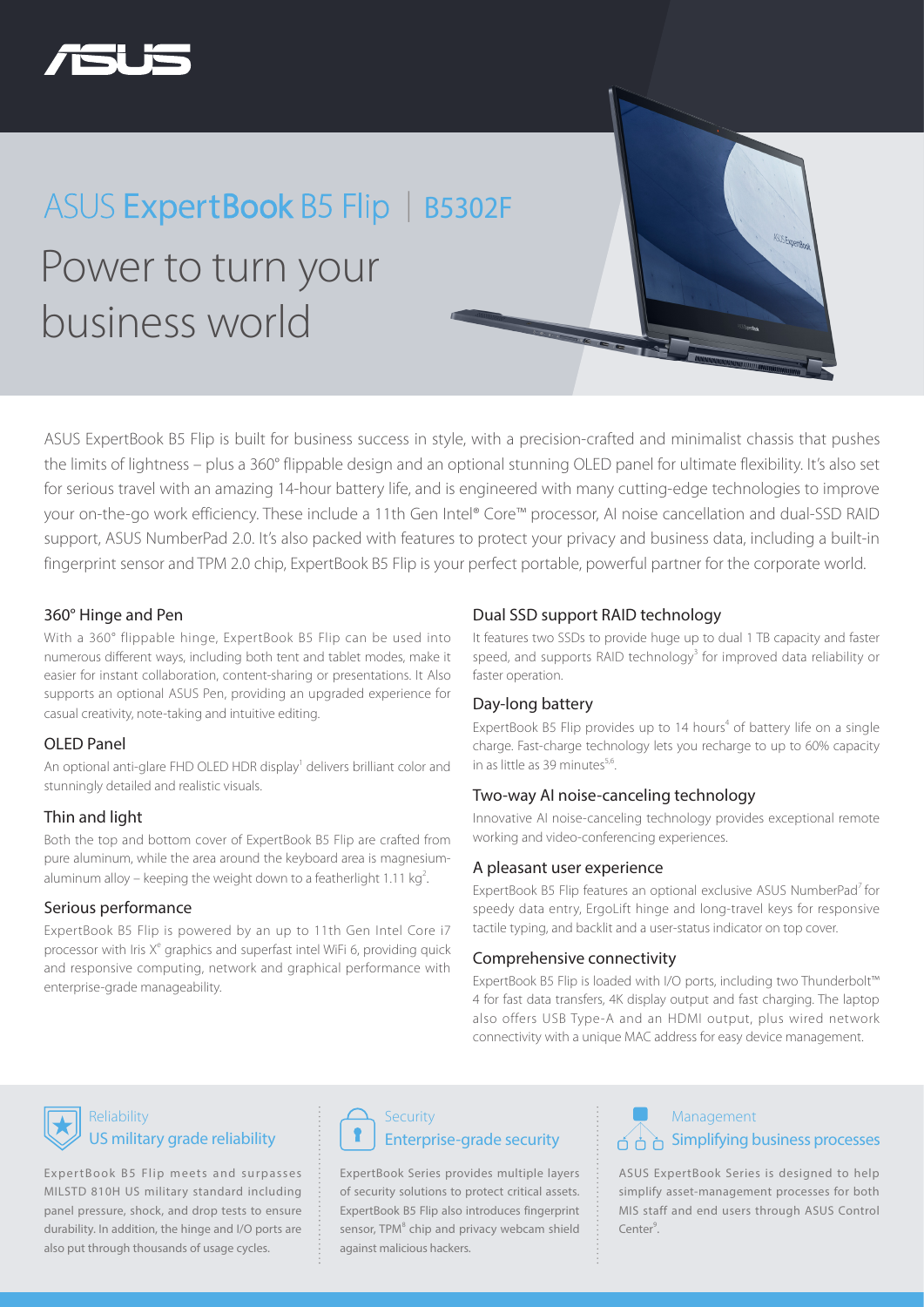ual appearance of OLED displays may change over the product's lifetime. This is expected behavior that can include image persistence or burn-in, where the display shows a faint remnant of an image even after a new image appears on the screen. This tends to occur only in extreme use cases, such as when a static, high-contrast image is continuously displayed for prolonged periods of time. ASUS laptops with an OLED display minimize this risk by setting Windows 10's Dark mode as default, as well as shortening the idle time before the screen is turned off — both on mains (AC) and battery (DC) power. This dual approach minimizes the potential for burn-in to maximize the lifespan of your OLED display lifespan, and also reduces unnecessary power draw for optimal battery life. We also recommended adjust the brightness of your OLED display to complement the ambient lighting in your environment, rather than keeping the screen at maximum brightness at all times. You should also ensure that you have an animated, dark-background screensaver enabled in the Windows 10 Settings tool.

Weight may vary according to configuration

. The same device will offer differing levels of available storage depending on the chosen RAID level. If RAID 0 is used, the system combines the capacity of all SSDs in order to enhance data-transfer speeds. The available storage will equal the combined physical capacity of all the SSDs on the device. However, if the device is configured with RAID 1, two copies of the data are saved simultaneously in order to protect your data if one SSD fails. As a result, the available storage capacity will be half of the combined physical storage capacity, as half the storage is used for backup copies. For example, a device with two 1 TB SSDs in a RAID 0 configuration w have 2 TB of available storage capacity, but with RAID 1 the available storage capacity will be 1 TB.

. Recharges the battery up to 60% within 39 minutes when the system is off or in standby mode. Power adapter with a minimum capacity of 66 W is required. After charging has reached 60% capacity, charging will return to normal. Charging time may vary +/- 10% due to System tolerance.

# SPECIFICATIONS | B5302FEA

4. Battery tests conducted by ASUS on April 26, 2021 using the MobileMark® 2018 Office Productivity scenario. Battery life test configuration: Intel® Core™ i5-1135G7, 8GB RAM, FHD 1W display, 512GGB PCIe® 3.0 x4 SSD, 66Whr. Test settings: WiFi flight mode, the display brightness set to 200 cd/m2 (33%), Touch Pad. Actual battery life may vary depending on product configuration, usage, operational conditions and power management settings. Battery life will decrease over the lifetime of the battery.

6. The 33 W battery is able to fast charge to a level of 60% in 39 minutes; the higher-capacity 66 W battery takes 49 minutes to reach 60%.

7. Please note that all versions of NumberPad work only with the Microsoft Windows operating system.

8. ExpertBook B5 has firmware-based TPM 2.0 onboard, with a discrete TPM chip also available as an option.

| <b>Model</b>            | ASUS ExpertBook B5 Flip B5302FEA                                                                                                                                                                                                             |
|-------------------------|----------------------------------------------------------------------------------------------------------------------------------------------------------------------------------------------------------------------------------------------|
| <b>CPU</b>              | Intel® Core™ i3-1115G4 Processor 3.0 GHz (6M Cache, up to 4.1GHz, 2 cores)<br>Intel® Core™ i5-1135G7 Processor 2.4 GHz (8M Cache, up to 4.2GHz, 4 cores)<br>Intel® Core™ i7-1165G7 Processor 2.8 GHz (12M Cache, up to 4.7GHz, 4 cores)      |
| <b>Operating System</b> | Windows 10 Pro (ASUS recommends Windows 10 Pro)<br>Windows 10 Home                                                                                                                                                                           |
| Memory                  | Up to 48 GB DDR4 3200MHz<br>DDR4 4G / 8G / 16G 3200MHz onboard<br>DDR4 4G / 8G / 16G / 32G 3200MHz DRAM MODULE                                                                                                                               |
| <b>Storage</b>          | 2x M.2 PCIe SSD. Maximum support 2TB<br>SSD PCIEG3 / 256G / 512G / 1TB M.2 / VALUE<br>SSD PCIEG3 / 1TB M.2 / PERFORMANCE                                                                                                                     |
| <b>Display</b>          | FHD (1920 x 1080) 16:9, 300nits, NTSC: 72%, Wide view, Anti-glare display<br>FHD (1920 x 1080) 16:9, 470nits, NTSC: 72%, Wide view, Anti-glare display<br>FHD (1920 x 1080) 16:9, OLED, 400nits, DCI-P3: 100%, Wide view, Anti-glare display |
| <b>GPU</b>              | Intel <sup>®</sup> Iris X <sup>e</sup> Graphics                                                                                                                                                                                              |
| Interface               | 2 x TBT4 Type-C (support PD3.0 & DP (4K UHD)), 1 x USB3.2 Gen2 Type-A (support S/C)<br>1 x HDMI 2.0b, 1 x Headset combo, 1 x Micro HDMI (for LAN only), 1 x Kensington® lock slot                                                            |
| <b>Video Camera</b>     | 1.0M 720P : HD camera wiith shield                                                                                                                                                                                                           |
| <b>Wireless</b>         | Intel Wireless on board<br>Dual-band 2x2 Wi-Fi 6 (802.11ax) + Bluetooth® 5                                                                                                                                                                   |
| Audio                   | Al Noise-Canceling Technology<br>2 Multi-Array Microphone with Cortana voice-recognition<br>dual speakers                                                                                                                                    |
| Weight                  | from 1.11 kg with 33Whr battery and 1W Panel<br>from 1.24 kg with 66Whr battery and 1W Panel                                                                                                                                                 |
| <b>Dimensions</b>       | 309 x 210.6 x 16.9 mm                                                                                                                                                                                                                        |
| <b>Battery</b>          | 2-cell, 33Whr Polymer<br>4-cell, 66Whr Polymer                                                                                                                                                                                               |
| <b>Security</b>         | Fingerprint (Combo power bottom), TPM 2.0 (Optional), Webcam Shield, Kensington Lock slot                                                                                                                                                    |
| Keyboard                | Full-size, spill-resistant (66cc), 1.5 mm key travel, backlit (optional)                                                                                                                                                                     |
| Touchpad                | Touchpad, NumberPad (optional)                                                                                                                                                                                                               |
| Manageability           | ASUS Control Center, ASUS Business Manager, MyASUS                                                                                                                                                                                           |
| <b>Stylus</b>           | Stylus MPP2.0 (optional)                                                                                                                                                                                                                     |
| <b>AC</b> adapter       | USB Type-C <sup>®</sup> , 65 W AC Adapter<br>Output: 20V DC, 3.25A, 65W, Input: 100~240V AC 50/60 Hz universal                                                                                                                               |
| <b>Certificates</b>     | Energy star, EPEAT Gold, RoHS, FCC Compliance, BSMI, CCC, CB, TUV                                                                                                                                                                            |

A LED on the top cover of the laptop offers an indication of your status – automatically glowing when you're busy in a conference call. Just a quick tap of the Fn+1 keyboard shortcut switches the light on, off or into auto mode.



With ErgoLift hinge, the keyboard automatically tilts to the most comfortable typing positions.

Dual SSD for speed and large capacity.